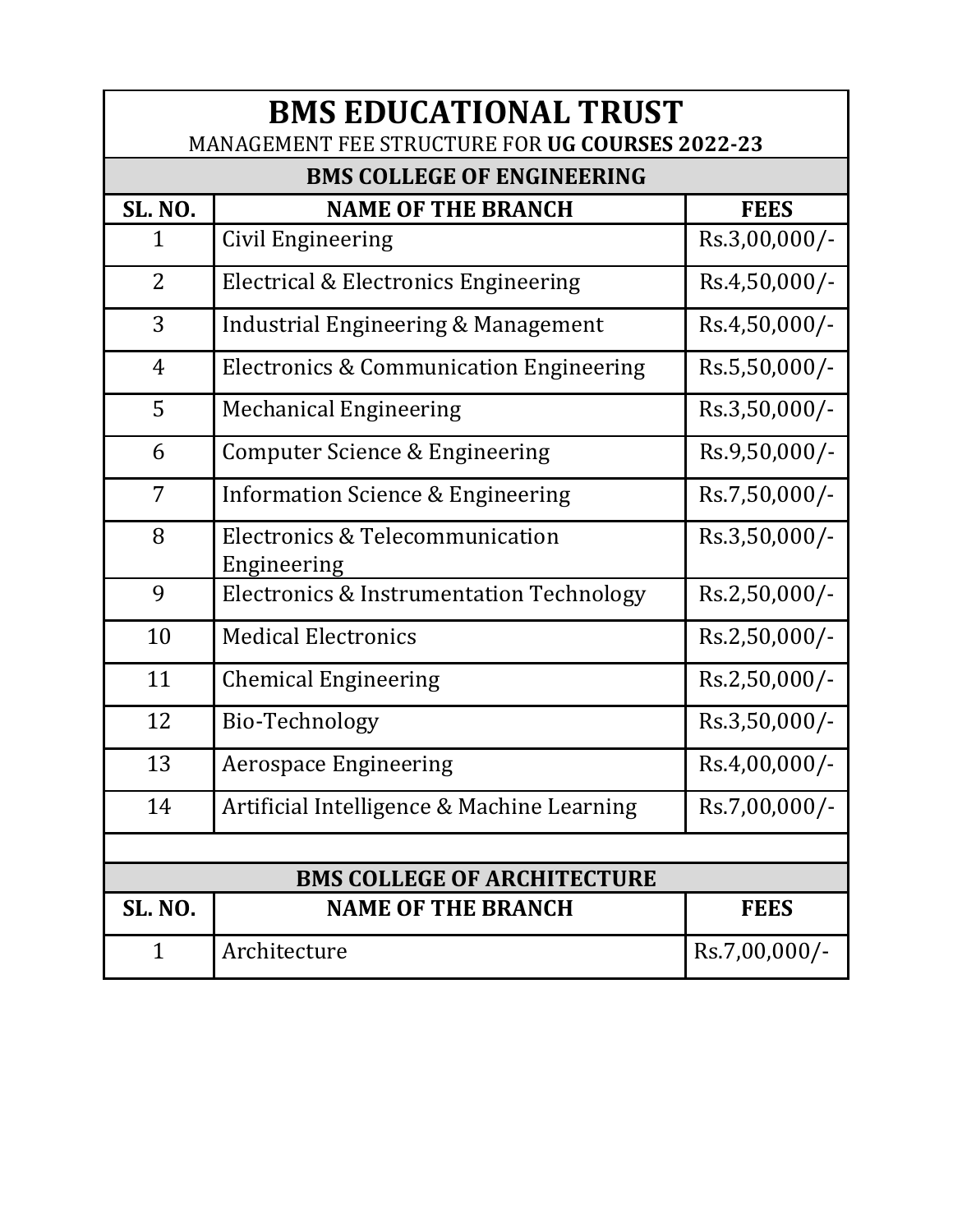| <b>BMS INSTITUTE OF TECHNOLOGY &amp; MANAGEMENT</b> |                                                |                 |  |  |
|-----------------------------------------------------|------------------------------------------------|-----------------|--|--|
| <b>SL. NO.</b>                                      | <b>NAME OF THE BRANCH</b>                      | <b>FEES</b>     |  |  |
| $\mathbf{1}$                                        | Civil Engineering                              | $Rs.2,00,000/-$ |  |  |
| $\overline{2}$                                      | Electrical & Electronics Engineering           | $Rs.2,00,000/-$ |  |  |
| 3                                                   | Electronics & Communication Engineering        | $Rs.3,00,000/-$ |  |  |
| $\overline{4}$                                      | <b>Mechanical Engineering</b>                  | $Rs.2,00,000/-$ |  |  |
| 5                                                   | Computer Science & Engineering                 | Rs.5,50,000/-   |  |  |
| 6                                                   | Information Science & Engineering              | $Rs.4,00,000/-$ |  |  |
| 7                                                   | Electronics & Telecommunication<br>Engineering | Rs.2,00,000/-   |  |  |
| 8                                                   | Artificial Intelligence & Machine Learning     | $Rs.4,50,000/-$ |  |  |
|                                                     |                                                |                 |  |  |
| <b>BMS SCHOOL OF ARCHITECTURE</b>                   |                                                |                 |  |  |
| <b>SL. NO.</b>                                      | <b>NAME OF THE BRANCH</b>                      | <b>FEES</b>     |  |  |
| $\mathbf 1$                                         | Architecture                                   | $Rs.3,50,000/-$ |  |  |